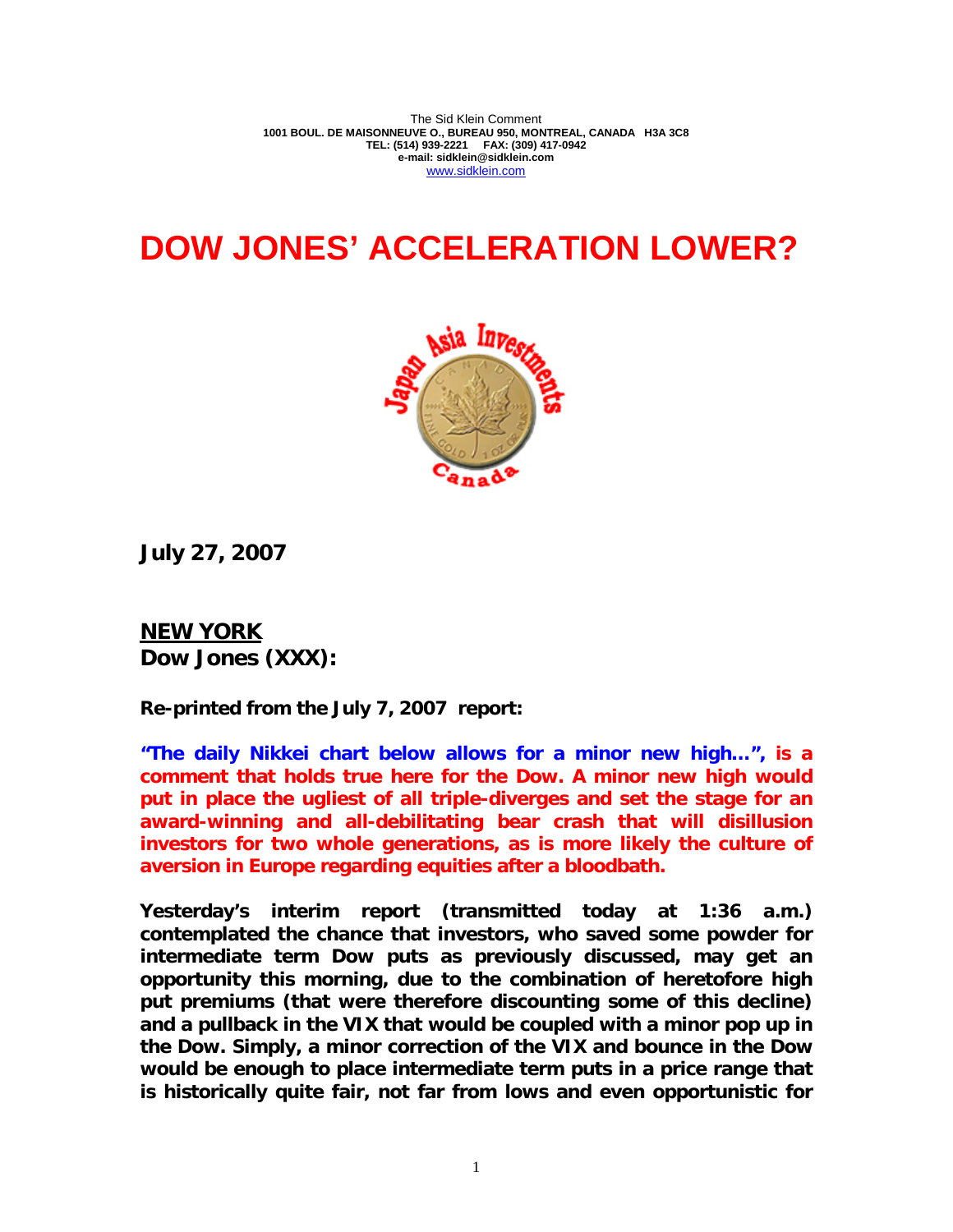**one who believes that recent action confirms a new Bear market's beginning. With this morning's relatively minor moves – as there wasn't a terrible from-the-opening follow-through to the downside – the opportunity for being 100% short presented itself.** 

## **We're 100% short.**

**Also from July 7:** 

## **"Conclusion and strategy:**

**Everything points to a summer peak that will make investors wonder why they ever returned to the markets that they had sworn off after 2002. Impeachment and political instability, along with higher oil prices will be blamed as the triggers. Of course, the media will trot out the old stories too (housing, the bankrupt consumer, etc.). Don't expect anything original. Just the investor banging his head against the wall, "How did I do this AGAIN?" As another put entry point nears, continue to build put positions of longer and longer date than those previously held. Dow puts should be purchased whenever the VIX hits another buy point in its ongoing up-trend. This is at hand!"** 

## **Sid Klein**

**LEGAL NOTICE: This market letter is the work product and intellectual property of Mr. Sidney Klein. It arises out of his training and profession as an international expert on financial equities. It is a private correspondence from Mr. Klein to his subscribers. Any person who copies or otherwise disseminates this letter becomes subject to international criminal and/or civil prosecution under the Universal Copyright Convention and the Berne Convention for the Protection of Literary and Artistic Works. Nearly all countries in the world have signed both of these Conventions and have pledged to enforce them through their own legal systems. In addition, Interpol may be called upon to assist in the international enforcement of these Conventions through its processes of arrest and extradition. If you are the recipient of a copy of this market letter, whether through the internet or by facsimile, you should immediately report to Mr. Klein the name of the person or entity who sent it to you. Send your email to sidklein@sidklein.com.** 

**DISCLAIMER: This market letter is intended to assist in the dissemination of information to private subscribers. The information contained herein represents Mr. Klein's best efforts in good faith to advance knowledge to his clientele, but there can be no implied guarantee as to its accuracy or completeness. The information is given as of the date appearing on this market letter, and Mr. Klein assumes no obligation to update the information**